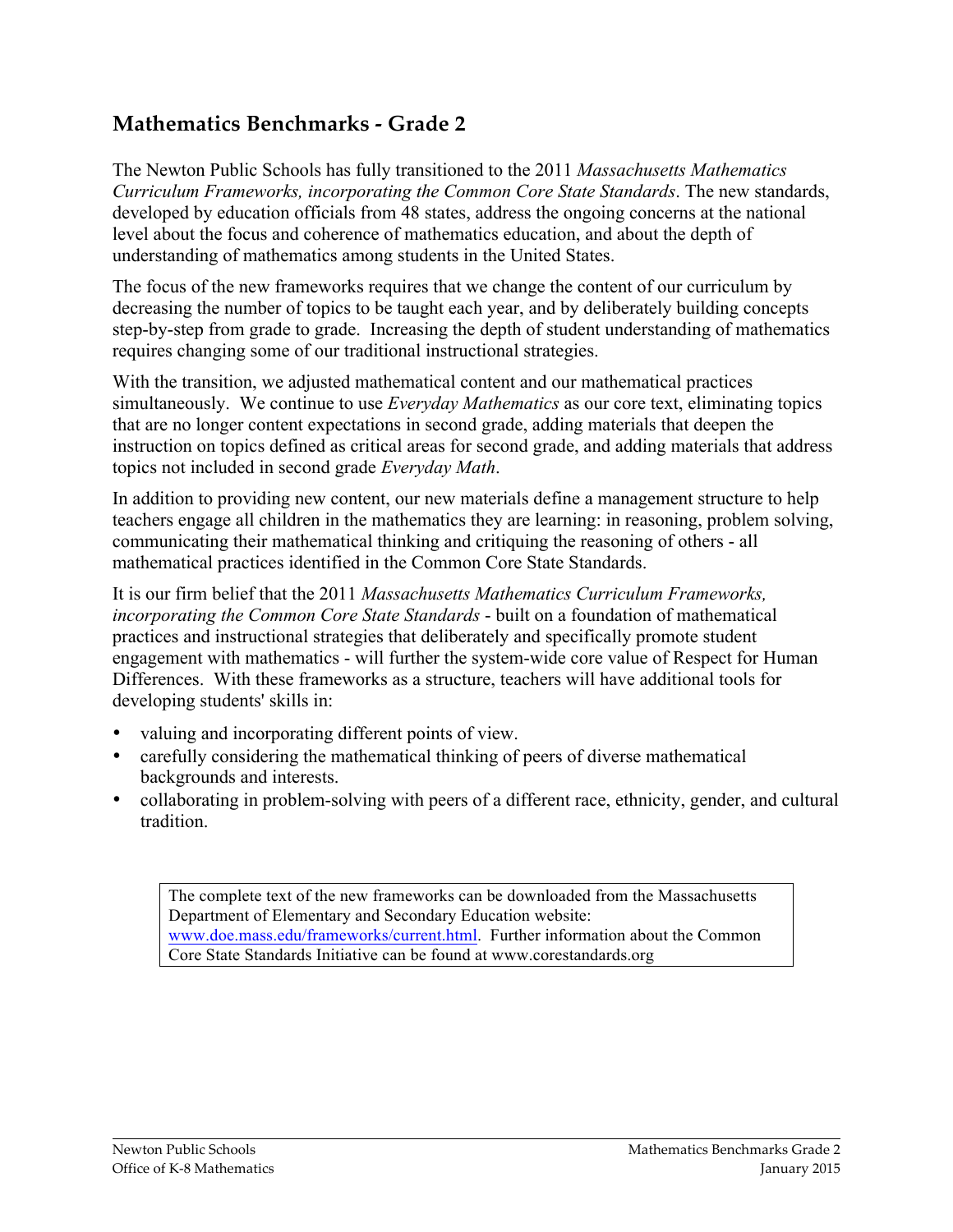# Mathematical Practices - Grade 2

Mathematical practices students will use in second grade include:

1. Making sense of problems and persevering in solving them.

Mathematically proficient students start by explaining to themselves the meaning of a problem and looking for entry points to its solution. They monitor and evaluate their progress and change course if necessary. Mathematically proficient students can explain correspondences between equations, verbal descriptions, tables, and graphs or draw diagrams of important features and relationships, graph data, and search for regularity or trends. Younger students might rely on using concrete objects or pictures to help conceptualize and solve a problem. Mathematically proficient students check their answers to problems using a different method, and they continually ask themselves, "Does this make sense?" They can understand the approaches of others to solving complex problems and identify correspondences between different approaches.

2. Reasoning abstractly and quantitatively.

Mathematically proficient students make sense of the quantities and their relationships in problem situations. Students bring two complementary abilities to bear on problems involving quantitative relationships: the ability to decontextualize—to abstract a given situation and represent it symbolically, and manipulate the representing symbols as if they have a life of their own, without necessarily attending to their referents—and the ability to contextualize, to pause as needed during the manipulation process in order to probe into the referents for the symbols involved. Quantitative reasoning entails habits of creating a coherent representation of the problem at hand; considering the units involved; attending to the meanings of quantities, not just how to compute them; and knowing and flexibly using different properties of operations and objects.

- 3. Constructing viable arguments and critiquing the reasoning of others. Mathematically proficient students understand and use stated assumptions, definitions, and previously established results in constructing arguments. They make conjectures and build a logical progression of statements to explore the truth of their conjectures. They justify their conclusions, communicate them to others, and respond to the arguments of others. Elementary students can construct arguments using concrete referents such as objects, drawings, diagrams, and actions. Such arguments can make sense and be correct, even though they are not generalized or made formal until later grades. Students at all grades can listen or read the arguments of others, decide whether they make sense, and ask useful questions to clarify or improve the arguments.
- 4. Modeling with mathematics.

Mathematically proficient students can apply the mathematics they know to solve problems arising in everyday life, society, and the workplace. In early grades, this might be as simple as writing an addition equation to describe a situation. They routinely interpret their mathematical results in the context of the situation and reflect on whether the results make sense, possibly improving the model if it has not served its purpose.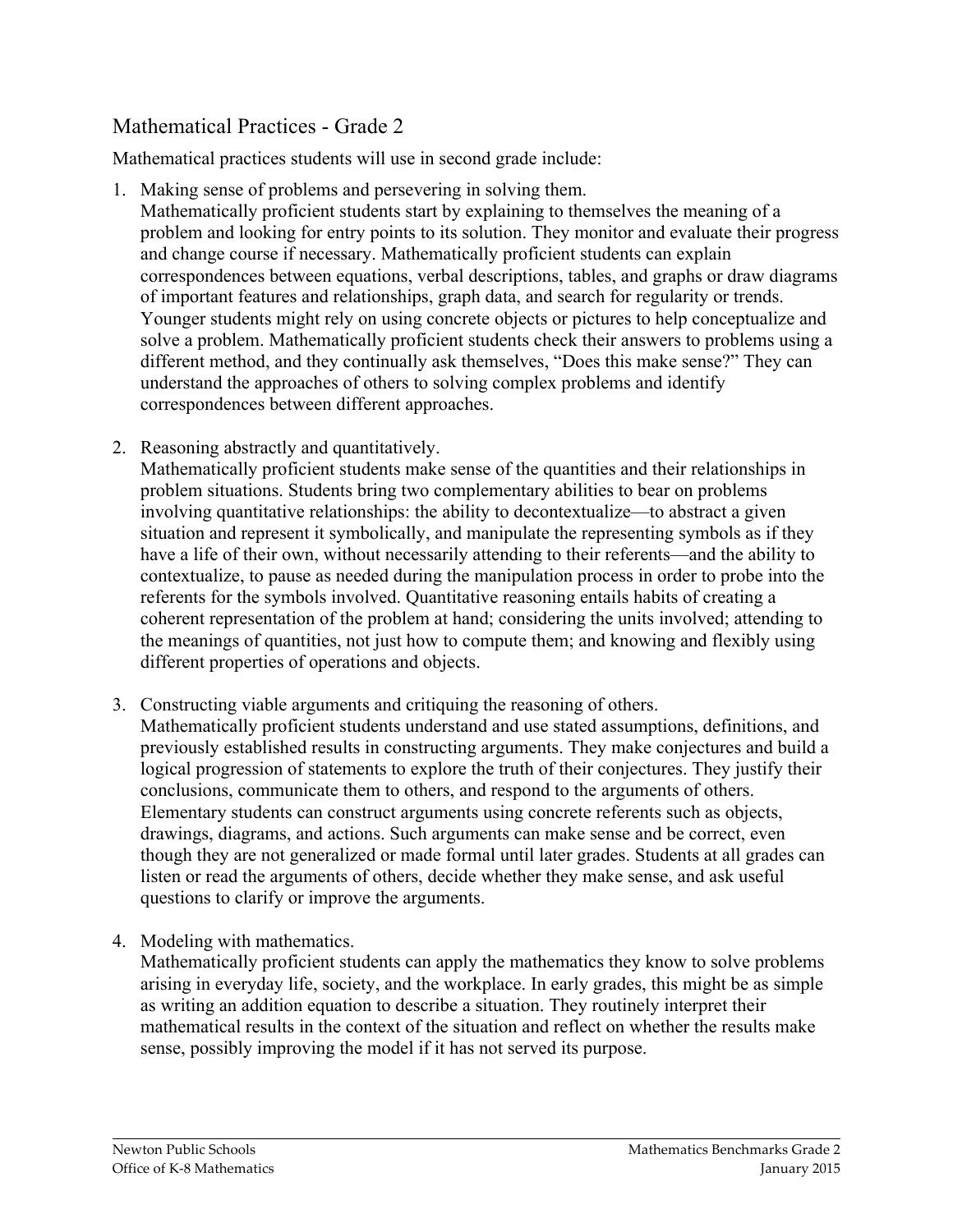5. Using appropriate tools strategically.

Mathematically proficient students consider the available tools when solving a mathematical problem. These tools might include pencil and paper, concrete models, a ruler, a protractor, a calculator. Proficient students are sufficiently familiar with tools appropriate for their grade to make sound decisions about when each of these tools might be helpful.

6. Attending to precision.

Mathematically proficient students try to communicate precisely to others. They try to use clear definitions in discussion with others and in their own reasoning. They state the meaning of the symbols they choose, including using the equal sign consistently and appropriately. They are careful about specifying units of measure, and labeling axes to clarify the correspondence with quantities in a problem. In the elementary grades, students give carefully formulated explanations to each other.

- 7. Looking for and making use of structure. Mathematically proficient students look closely to discern a pattern or structure. Young students, for example, might notice that three and seven more is the same amount as seven and three more, or they may sort a collection of shapes according to how many sides the shapes have.
- 8. Looking for and expressing regularity in repeated reasoning.

Mathematically proficient students notice if calculations are repeated, and look both for general methods and for shortcuts. As they work to solve a problem, mathematically proficient students maintain oversight of the process, while attending to the details. They continually evaluate the reasonableness of their intermediate results.

### Mathematical Content - Grade 2

#### Critical Areas:

Instructional time in second grade will concentrate on four critical areas: (1) extending understanding of base-ten notation; (2) building fluency with addition and subtraction; (3) using standard units of measure; and (4) describing and analyzing shapes.

- (1) Students extend their understanding of the base-ten system. This includes ideas of counting in fives, tens, and multiples of hundreds, tens, and ones, as well as number relationships involving these units, including comparing. Students understand multidigit numbers (up to 1000) written in base-ten notation, recognizing that the digits in each place represent amounts of thousands, hundreds, tens, or ones (e.g., 853 is 8 hundreds  $+5$  tens  $+3$  ones).
- (2) Students use their understanding of addition to develop fluency with addition and subtraction within 100. They solve problems within 1000 by applying their understanding of models for addition and subtraction, and they develop, discuss, and use efficient, accurate, and generalizable methods to compute sums and differences of whole numbers in base-ten notation, using their understanding of place value and the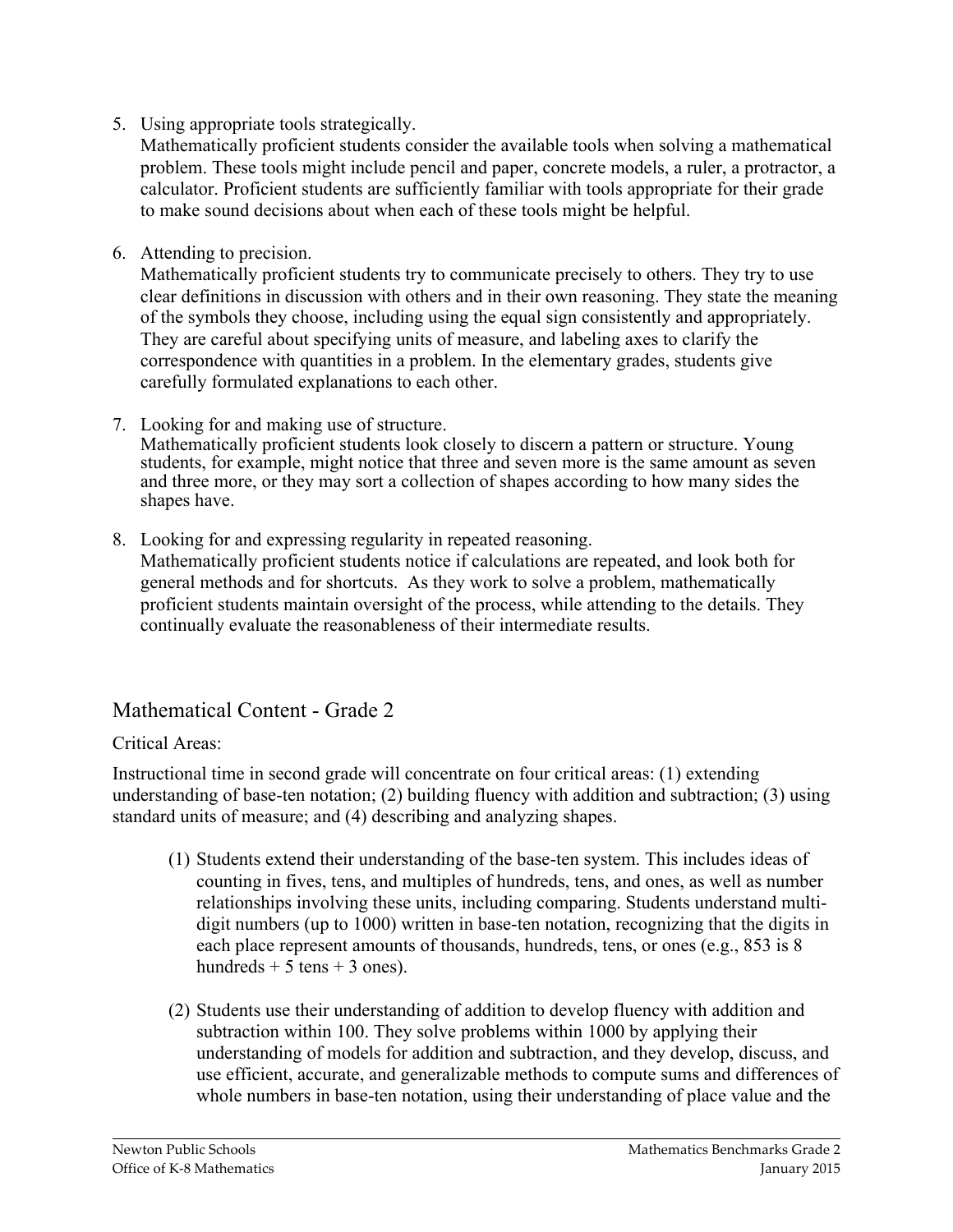properties of operations. They select and accurately apply methods that are appropriate for the context and the numbers involved to mentally calculate sums and differences for numbers with only tens or only hundreds.

- (3) Students recognize the need for standard units of measure (centimeter and inch) and they use rulers and other measurement tools with the understanding that linear measure involves an iteration of units. They recognize that the smaller the unit, the more iterations they need to cover a given length.
- (4) Students describe and analyze shapes by examining their sides and angles. Students investigate, describe, and reason about decomposing and combining shapes to make other shapes. Through building, drawing, and analyzing two- and three-dimensional shapes, students develop a foundation for understanding area, volume, congruence, similarity, and symmetry in later grades.

# Content Standards - Grade 2

# **Operations and Algebraic Thinking 2.OA**

#### **Represent and solve problems involving addition and subtraction.**

1. Use addition and subtraction within 100 to solve one- and two-step word problems involving situations of adding to, taking from, putting together, taking apart, and comparing, with unknowns in all positions, e.g., by using drawings and equations with a symbol for the unknown number to represent the problem.<sup>1</sup>

#### **Add and subtract within 20.**

2. Fluently add and subtract within 20 using mental strategies.<sup>2</sup> By end of grade 2, know from memory all sums of two one-digit numbers. MA.2.a. By the end of grade 2, know from memory related subtraction facts of sums of two one-digit numbers.

#### **Work with equal groups of objects to gain foundations for multiplication.**

- 3. Determine whether a group of objects (up to 20) has an odd or even number of members, e.g., by pairing objects or counting them by 2s; write an equation to express an even number as a sum of two equal addends.
- 4. Use addition to find the total number of objects arranged in rectangular arrays with up to 5 rows and up to 5 columns; write an equation to express the total as a sum of equal addends.

<sup>1</sup> <sup>1</sup> See Glossary, Table 1.

<sup>&</sup>lt;sup>2</sup> See standard 1.OA.6 for a list of mental strategies.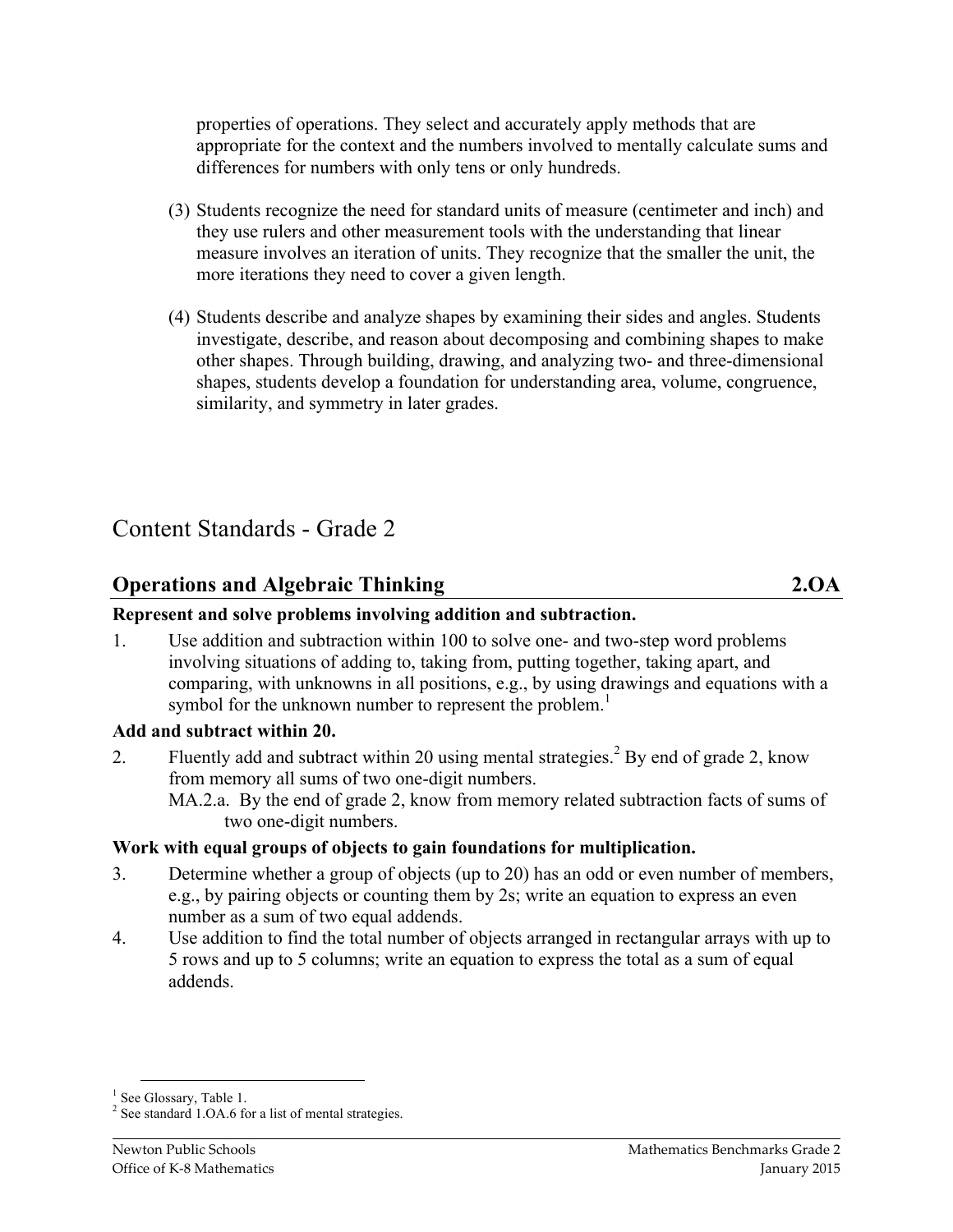## **Number and Operations in Base Ten 2.NBT**

#### **Understand place value.**

- 1. Understand that the three digits of a three-digit number represent amounts of hundreds, tens, and ones; e.g., 706 equals 7 hundreds, 0 tens, and 6 ones. Understand the following as special cases:
	- a. 100 can be thought of as a bundle of ten tens—called a "hundred."
	- b. The numbers 100, 200, 300, 400, 500, 600, 700, 800, 900 refer to one, two, three, four, five, six, seven, eight, or nine hundreds (and 0 tens and 0 ones).
- 2. Count within 1000; skip-count by 5s, 10s, and 100s.
- 3. Read and write numbers to 1000 using base-ten numerals, number names, and expanded form.
- 4. Compare two three-digit numbers based on meanings of the hundreds, tens, and ones digits, using  $\geq$ ,  $\equiv$ , and  $\leq$  symbols to record the results of comparisons.

#### **Use place value understanding and properties of operations to add and subtract.**

- 5. Fluently add and subtract within 100 using strategies based on place value, properties of operations, and/or the relationship between addition and subtraction.
- 6. Add up to four two-digit numbers using strategies based on place value and properties of operations.
- 7. Add and subtract within 1000, using concrete models or drawings and strategies based on place value, properties of operations, and/or the relationship between addition and subtraction; relate the strategy to a written method. Understand that in adding or subtracting three-digit numbers, one adds or subtracts hundreds and hundreds, tens and tens, ones and ones; and sometimes it is necessary to compose or decompose tens or hundreds.
- 8. Mentally add 10 or 100 to a given number 100–900, and mentally subtract 10 or 100 from a given number 100–900.
- 9. Explain why addition and subtraction strategies work, using place value and the properties of operations.<sup>3</sup>

### **Measurement and Data** 2.MD

#### **Measure and estimate lengths in standard units.**

- 1. Measure the length of an object by selecting and using appropriate tools such as rulers, yardsticks, meter sticks, and measuring tapes.
- 2. Measure the length of an object twice, using length units of different lengths for the two measurements; describe how the two measurements relate to the size of the unit chosen.
- 3. Estimate lengths using units of inches, feet, centimeters, and meters.
- 4. Measure to determine how much longer one object is than another, expressing the length difference in terms of a standard length unit.

### **Relate addition and subtraction to length.**

5. Use addition and subtraction within 100 to solve word problems involving lengths that are given in the same units, e.g., by using drawings (such as drawings of rulers) and equations with a symbol for the unknown number to represent the problem.

1

<sup>&</sup>lt;sup>3</sup> Explanations may be supported by drawings or objects.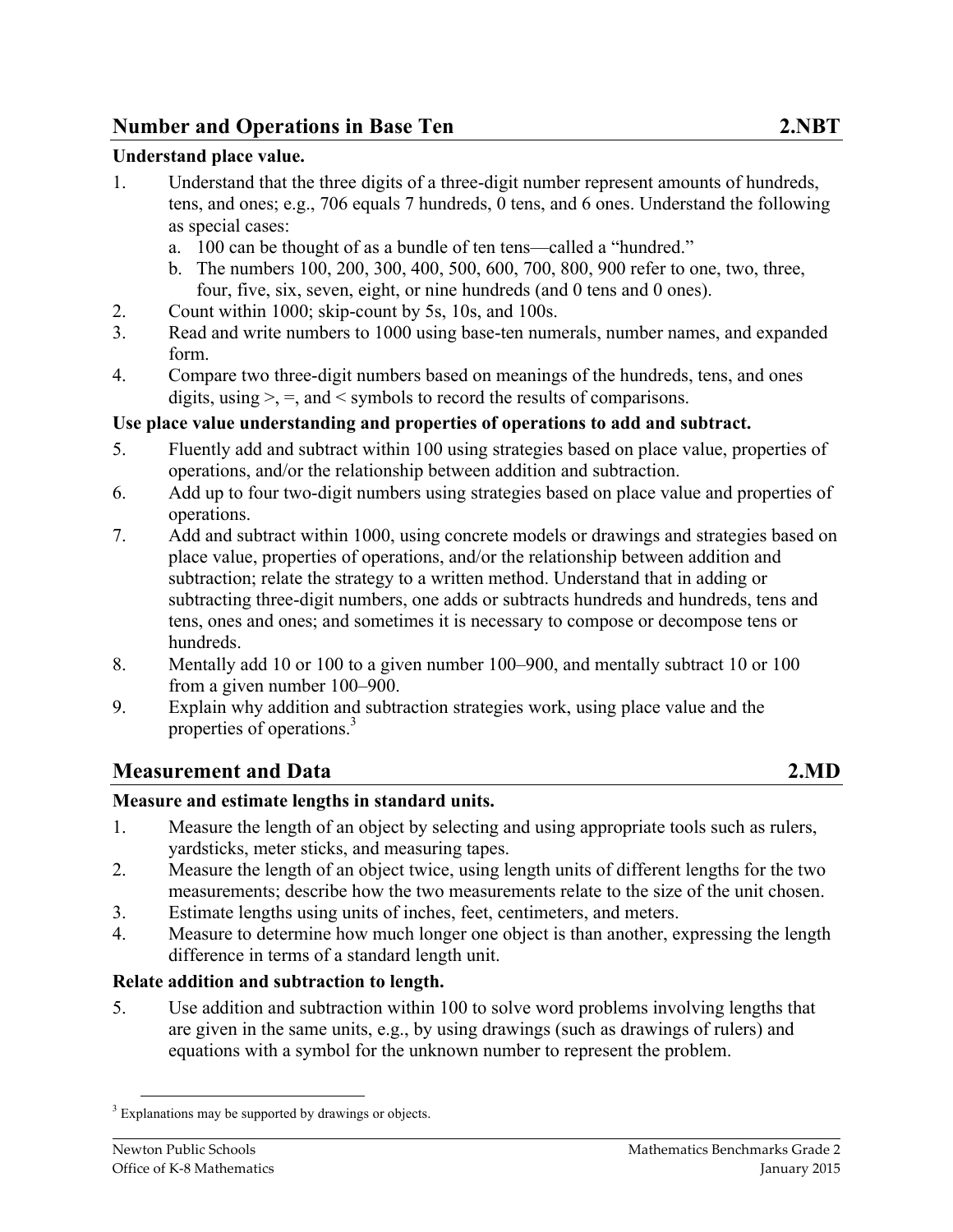6. Represent whole numbers as lengths from 0 on a number line diagram with equally spaced points corresponding to the numbers 0, 1, 2, …, and represent whole-number sums and differences within 100 on a number line diagram.

#### **Work with time and money.**

- 7. Tell and write time from analog and digital clocks to the nearest five minutes, using a.m. and p.m.
	- MA.7.a. Know the relationships of time, including seconds in a minute, minutes in an hour, hours in a day, days in a week, a month, and a year; and weeks in a month and a year.
- 8. Solve word problems involving dollar bills, quarters, dimes, nickels, and pennies, using \$ and ¢ symbols appropriately. *Example: If you have 2 dimes and 3 pennies, how many cents do you have?*

#### **Represent and interpret data.**

- 9. Generate measurement data by measuring lengths of several objects to the nearest whole unit, or by making repeated measurements of the same object. Show the measurements by making a line plot, where the horizontal scale is marked off in whole-number units.
- 10. Draw a picture graph and a bar graph (with single-unit scale) to represent a data set with up to four categories. Solve simple put-together, take-apart, and compare problems, $4\overline{4}$ using information presented in a bar graph.

# **Geometry 2.G**

### **Reason with shapes and their attributes.**

- 1. Recognize and draw shapes having specified attributes, such as a given number of angles or a given number of equal faces.<sup>5</sup> Identify triangles, quadrilaterals, pentagons, hexagons, and cubes.
- 2. Partition a rectangle into rows and columns of same-size squares and count to find the total number of them.
- 3. Partition circles and rectangles into two, three, or four equal shares, describe the shares using the words *halves*, *thirds*, *half of*, *a third of*, etc., and describe the whole as two halves, three thirds, four fourths. Recognize that equal shares of identical wholes need not have the same shape.

<sup>1</sup> <sup>4</sup> See Glossary, Table 1.

<sup>&</sup>lt;sup>5</sup> Sizes are compared directly or visually, not compared by measuring.